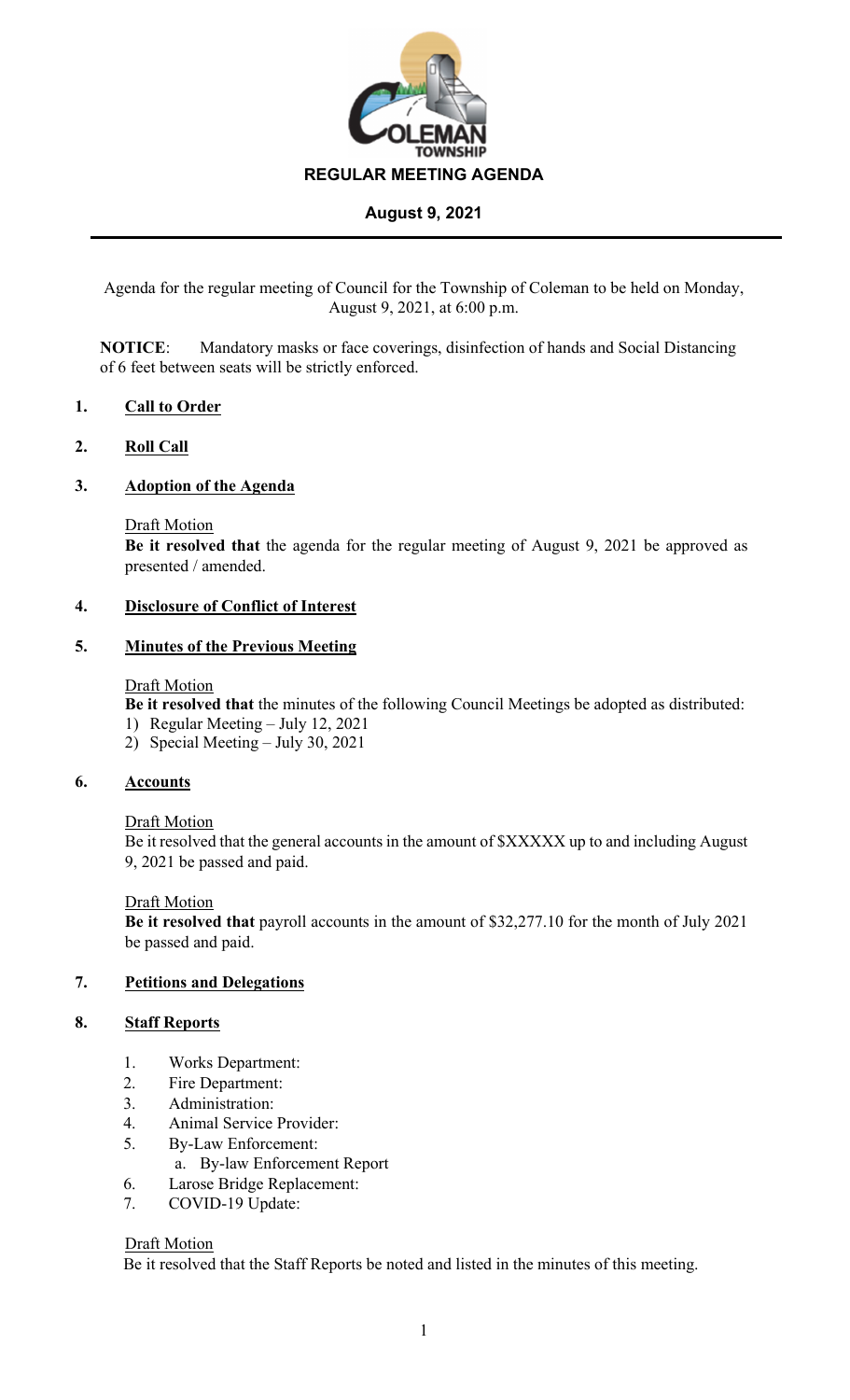

# **9. By-laws**

# **10. Business Arising from the Minutes**

# **11. New Business**

- 11.1. Conferences:
- 11.2. Motions:
	- 11.2.1. Bass Lake Residents' Concerns regarding Invasive Phragmites Update.
	- 11.2.2. Correspondence from the Town of Fort Erie dated June 1, 2021 regarding Capital Gains Tax on Primary Residence.

# **12. Committee Reports**

- 12.1 Public Works
- 12.2 Finance
- 12.3 Government Liaison, TeMAG and TMA
- 12.4 Tourism & Recreation

# **13. Correspondence**

| <b>Item</b><br>No. | <b>Received</b><br><b>Date</b> | <b>Originator</b>                | <b>Subject</b>                                                                                                                                |
|--------------------|--------------------------------|----------------------------------|-----------------------------------------------------------------------------------------------------------------------------------------------|
| 13.1               | July 12                        | Township of Adelaide<br>Metcalfe | Support of Resolution $-$ Bill 228 $-$<br>Banning Unencapsulated Polystyrene<br>Foam                                                          |
| 13.2               | July 12                        | Township of Adelaide<br>Metcalfe | Support Resolution $-$ Bill 279 $-$<br><b>Environmental Protection Amendment</b><br>Act (Microplastics Filters for Washing<br>Machines), 2021 |
| 13.3               | July 12                        | Township of Adelaide<br>Metcalfe | Support Resolution – Endorsement of<br>988 Suicide and Crisis Prevention<br>Hotline Initiative                                                |
| 13.4               | July 12                        | Township of Adelaide<br>Metcalfe | Support Resolution - Abandoned<br>Cemeteries                                                                                                  |
| 13.5               | July 20                        | Northeastern Ontario<br>Tourism  | Canadian Border will open August 9th<br>to fully vaccinated American<br>travellers                                                            |
| 13.6               | July 19                        | Town of Cobourg                  | Resolution 272-21 – Support for Bill<br>C-6 An Act to amend the Criminal<br>Code (Conversion Therapy)                                         |
| 13.7               | July 12                        | Township of Georgian Bay         | Request for implementation of the<br>Truth and Reconciliation Commission<br>of Canada remaining 84 Calls to<br>Action                         |
| 13.8               | July 12                        | Township of Georgian Bay         | Support for Fort Erie Resolution<br>regarding capital gains tax on primary<br>residences                                                      |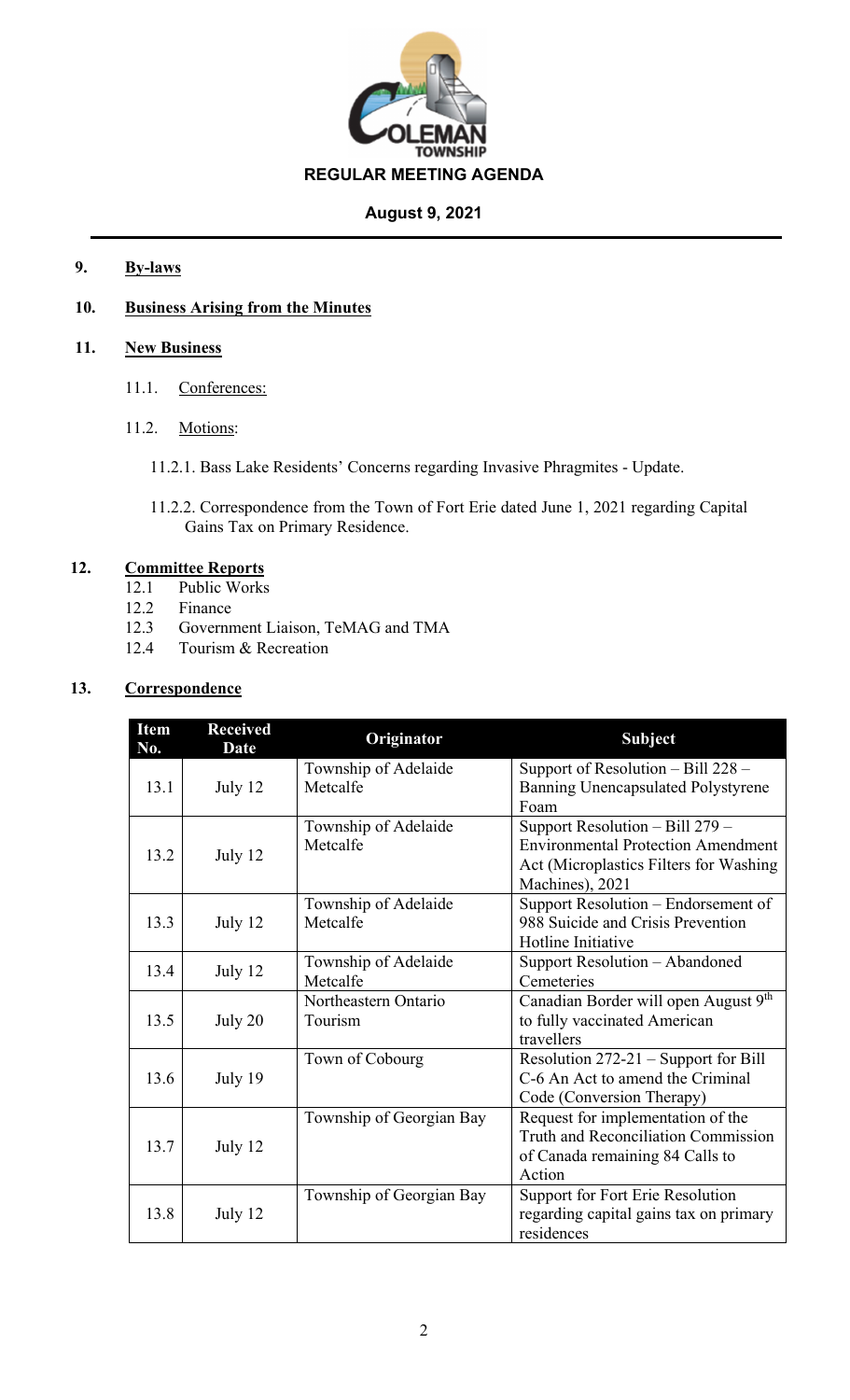

| 13.9  | July 12          | Township of Georgian Bay                                   | Support for Town of Halton Hills<br>Resolution regarding the elimination<br>of LPAT                                         |
|-------|------------------|------------------------------------------------------------|-----------------------------------------------------------------------------------------------------------------------------|
| 13.10 | July 12          | City of Kitchener                                          | Support for Motion M-84 Anti-Hate<br>Crimes and Incidents and Private<br>Members' Bill C-313 Banning<br>Symbols of Hate Act |
| 13.11 | July 12          | City of Kitchener                                          | Request for Provincial and Federal<br>Government to mitigate rising costs of<br>building materials                          |
| 13.12 | July 20          | Town of Lasalle                                            | Fort Erie Resolution Regarding<br>Capital Gains Tax on Primary<br>Residence                                                 |
| 13.13 | July 7           | Township of Lake of Bays                                   | Correspondence - Capital Gains Tax<br>on Primary Residence                                                                  |
| 13.14 | July 7           | Township of Lake of Bays                                   | Correspondence - Support for Fire<br>Departments                                                                            |
| 13.15 | August 3         | Ministry of Municipal Affairs<br>and Housing               | Main Street Recovery Act:<br>Proclamation of Amendments to the<br>Municipal Act and City of Toronto<br>Act                  |
| 13.16 | <b>July 2021</b> | <b>Municipal Property</b><br><b>Assessment Corporation</b> | Quarterly Update $-Q2$ – Coleman –<br><b>July 2021</b>                                                                      |
| 13.17 | July 15          | Northeastern Ontario<br>Municipal Association              | NEOMA Celebrates National Chief<br>RoseAnne Archibal from Taykwa<br>Tagamou Nation!                                         |
| 13.18 | July 21          | Northumberland County                                      | Municipal Court Managers'<br>Association / POA Advocacy                                                                     |
| 13.19 | June 24          | Town of Niagara-on-the-<br>Lake                            | Capital Gain Tax on Primary<br>Residence                                                                                    |
| 13.20 | July 19          | Ontario Association of<br>Architects                       | Applications for Site Plan Control<br>Approval                                                                              |
| 13.21 | July 20          | <b>Ontario Energy Board</b>                                | EB-2021-0147 Enbridge Gas Inc. $-$<br>2022 Rates (Phase 1) Application -<br>OEB Notice of Application                       |
| 13.22 | July 29          | <b>Ontario Human Rights</b><br>Commission                  | OHRC proposes 10 steps to end<br>systemic racism in policing                                                                |
| 13.23 | June 21          | Town of Plympton-Wyoming                                   | Motion to Include PSA Test for Men<br>into the Medical Care                                                                 |
| 13.24 | July 21          | City of Sarnia                                             | Capital Gains Tax Exemptions on<br>Primary Residence                                                                        |
| 13.25 | July 19          | Municipality of Shuniah                                    | Support Resolution - Capital Gains<br>Tax on Primary Residence                                                              |
| 13.26 | July 20          | Municipality of Shuniah                                    | Support Resolution - Lyme Disease<br><b>Awareness Month</b>                                                                 |
| 13.27 | July 19          | Municipality of Shuniah                                    | Support Resolution - Municipal Land<br><b>Transfer Tax</b>                                                                  |
| 13.28 | July 23          | City of Stratford                                          | Resolution to Phase Out Ontario's Gas<br>Plants                                                                             |
| 13.29 | July 9           | City of Vaughan                                            | Raising the Legal Age for a Licensed<br>Driver from 16 to 18                                                                |
| 13.30 | July 16          | City of Woodstock                                          | Resolution to call on the Province to<br>work on short and long-term solutions                                              |